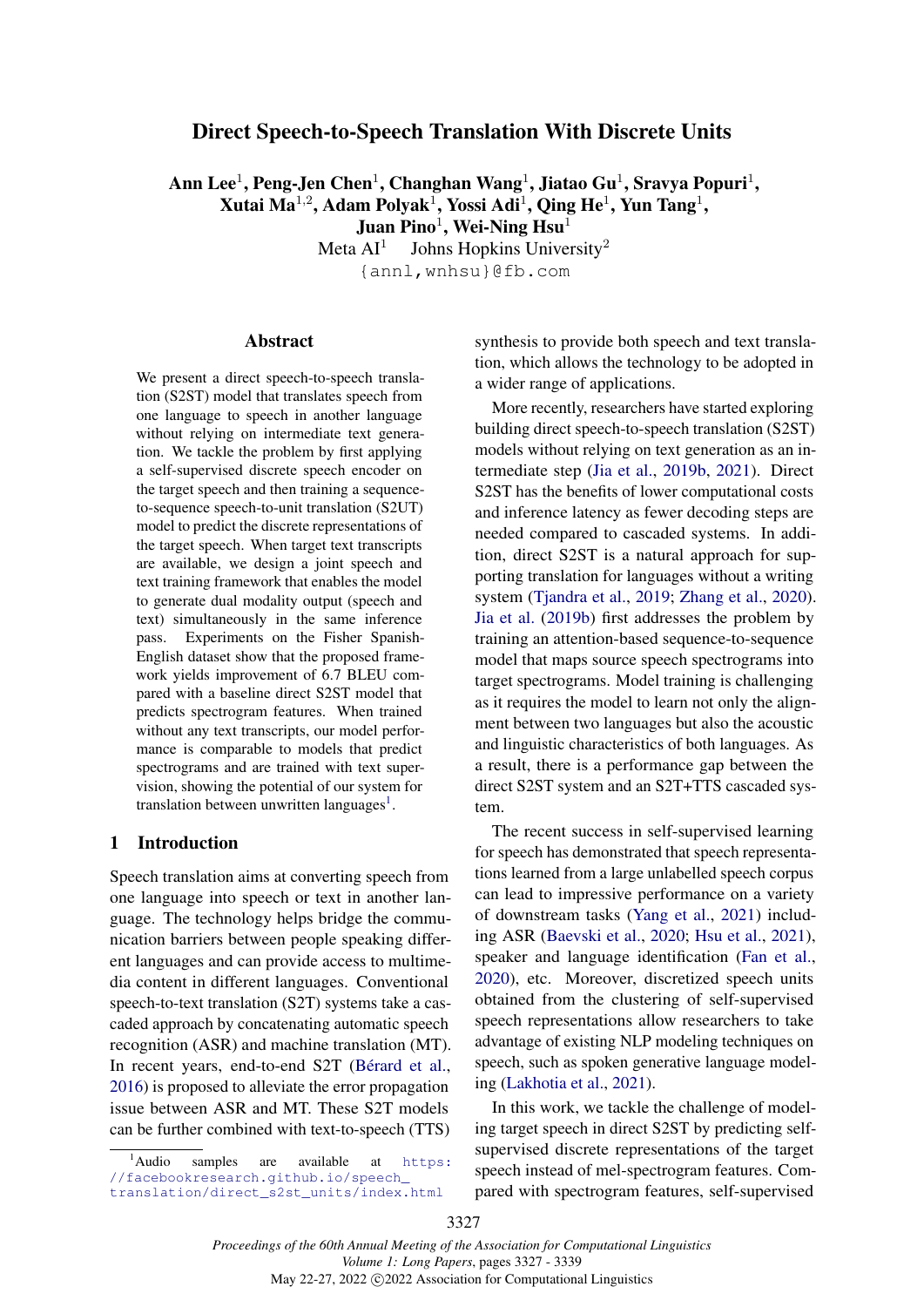discrete units can disentangle linguistic content from speaker identify or prosodic information in speech [\(Polyak et al.,](#page-9-3) [2021\)](#page-9-3). With the use of discrete units, we can also apply common practice such as beam search during inference.

We investigate direct S2ST with discrete units in the scenarios where the source and target transcripts may or may not be available, the latter case being representative of unwritten languages. For the written languages, we present a framework that jointly generates speech and text output by combining S2ST and S2T tasks through a shared encoder and a partially shared decoder. We resolve the length mismatch issue between the speech and text output during decoding with connectionist temporal classification (CTC) [\(Graves et al.,](#page-8-4) [2006\)](#page-8-4). Experiments show that with the combination of discrete units prediction, speech and text joint training and beam search, our direct S2ST system matches the performance of a cascaded S2T+TTS system. For the unwritten target languages, we first extend the use of discrete units to text-to-speech translation [\(Zhang et al.,](#page-10-1) [2020\)](#page-10-1) when there are source text transcripts available. Then we show that with multitask learning using both discrete representations for the source and the target speech, it is possible to train a direct S2ST system without the use of any text transcripts. In addition, we measure the system runtime and memory usage during inference and empirically show that the proposed framework is the most efficient compared to the direct S2ST system that predicts spectrogram features or other cascaded systems.

The rest of this paper is organized as follows. After introducing background and related work in the next section, we describe our system in detail in Sec. [3.](#page-2-0) Following this, we present experimental results including objective evaluation on translation quality, subjective evaluation on speech quality, and system benchmark in Sec. [4.](#page-3-0) Finally Sec. [5](#page-8-5) concludes with a discussion of potential future work.

### 2 Related work

Conventional S2ST systems are built by combining either cascaded or end-to-end S2T models with TTS [\(Lavie et al.,](#page-9-4) [1997;](#page-9-4) [Nakamura et al.,](#page-9-5) [2006\)](#page-9-5). The majority of the speech translation research has focused on the S2T setup. Studies on ASR+MT systems explore better ways to integrate ASR output lattice to MT models [\(Matusov et al.,](#page-9-6) [2005\)](#page-9-6) in order to alleviate the error propagation issue between the

two. End-to-end S2T [\(Bérard et al.,](#page-8-0) [2016\)](#page-8-0) has the potential to resolve the issue, as long as it is properly trained with multitask learning [\(Weiss et al.,](#page-10-3) [2017\)](#page-10-3), model pre-training [\(Bahar et al.,](#page-8-6) [2019;](#page-8-6) [Li](#page-9-7) [et al.,](#page-9-7) [2021\)](#page-9-7) or data augmentation [\(Jia et al.,](#page-8-7) [2019a\)](#page-8-7) to overcome the data scarcity problem. Studies on TTS for S2ST focus more on synthesizing the paralinguistic information transferred from the source speech, such as prosody [\(Aguero et al.,](#page-8-8) [2006;](#page-8-8) [Anu](#page-8-9)[manchipalli et al.,](#page-8-9) [2012\)](#page-8-9) and word-level emphasis [\(Do et al.,](#page-8-10) [2017\)](#page-8-10).

On the other hand, *Translatotron* [\(Jia et al.,](#page-9-0) [2019b\)](#page-9-0) is an attention-based sequence-to-sequence framework that directly translates mel-spectrogram of the source speech into spectrogram features of the target speech. Multitask learning is essential in facilitating the model to converge, though there is still a performance gap towards a S2T+TTS cascaded system. The follow-up and concurrent work, *Translatotron 2* [\(Jia et al.,](#page-9-1) [2021\)](#page-9-1), addresses the over-generation issue by conditioning the spectrogram synthesizer directly on the output from the auxiliary target phoneme decoder. [Kano et al.](#page-9-8) [\(2021\)](#page-9-8) propose to build a single deep-learning framework step-by-step by pre-training ASR, MT and TTS models separately and connecting them with Transcoder layers. However, the inference process requires the ASR and MT decoders to complete decoding a full sequence, and thus it loses the latency advantage of a direct S2ST system. [Tjan](#page-10-0)[dra et al.](#page-10-0) [\(2019\)](#page-10-0); [Zhang et al.](#page-10-1) [\(2020\)](#page-10-1) both investigate direct S2ST models under the unwritten language setup by transforming the target speech into discrete representations through Variational Auto-Encoder (VAE), training a sequence-to-sequence model for translation into target discrete units, and an inverter for converting the units to speech.

In this work, we propose to train a transformerbased speech-to-discrete unit model for direct S2ST. We design a text decoding task conditioned on the intermediate representation of the discrete unit decoder in addition to the auxiliary tasks proposed in [\(Jia et al.,](#page-9-0) [2019b\)](#page-9-0). We choose to use HuBERT [\(Hsu et al.,](#page-8-2) [2021\)](#page-8-2) to generate the target self-supervised discrete units, since [Yang et al.](#page-10-2) [\(2021\)](#page-10-2); [Lakhotia et al.](#page-9-2) [\(2021\)](#page-9-2); [Polyak et al.](#page-9-3) [\(2021\)](#page-9-3) have shown its superior performance across ASR, spoken language modeling and speech synthesis, compared to other unsupervised representations, including VAE-based representations used in [\(Tjan](#page-10-0)[dra et al.,](#page-10-0) [2019;](#page-10-0) [Zhang et al.,](#page-10-1) [2020\)](#page-10-1).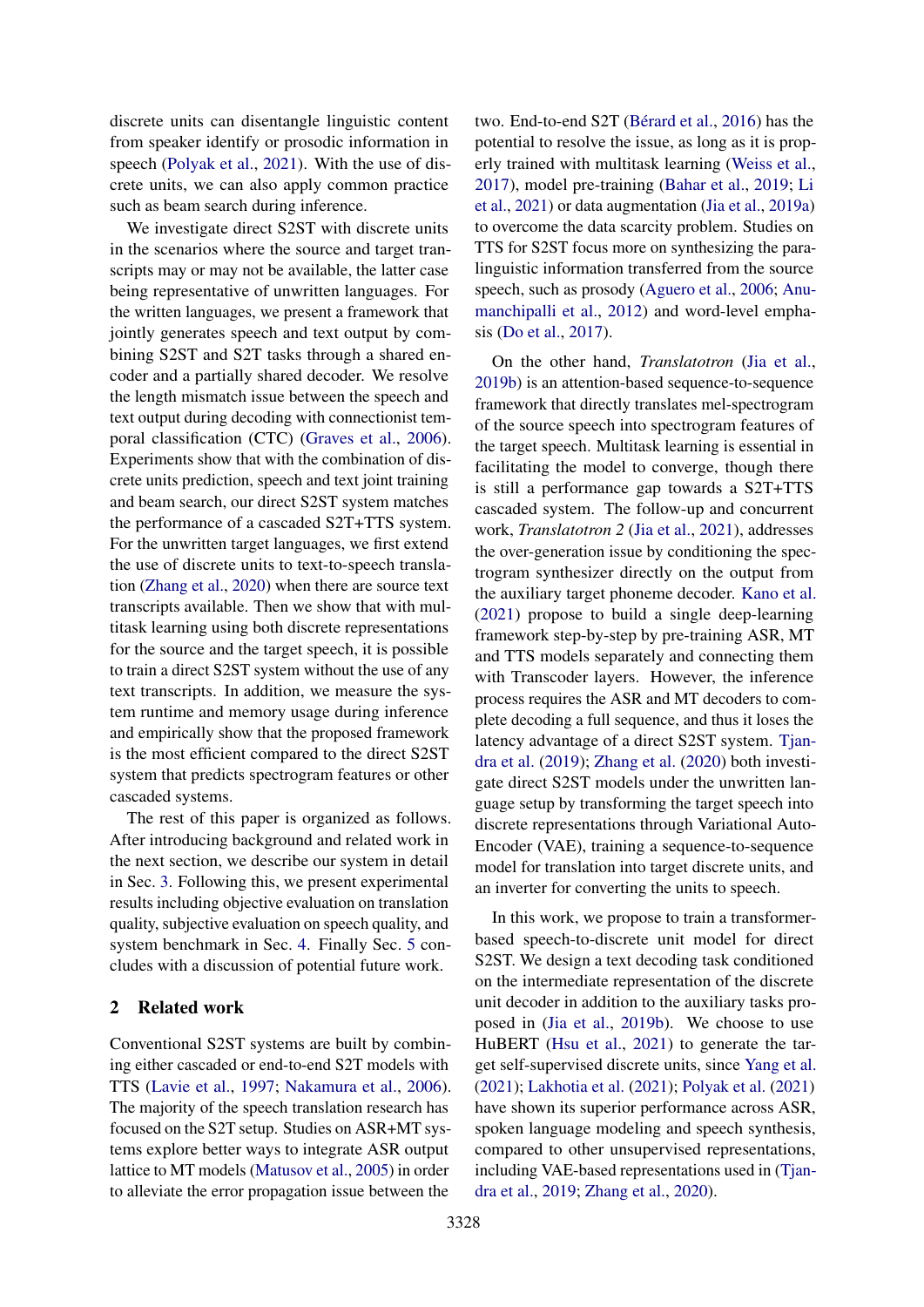

Log-mel filterbank (source)

Figure 1: An illustration of the direct S2ST model with discrete units. The model consists of (1) a transformer-based speech-to-unit translation (S2UT) model with a speech encoder and a discrete unit decoder, (2) auxiliary tasks conditioned on the encoder, (3) a text CTC decoder conditioned on the discrete unit decoder, and (4) a vocoder separately trained to transform discrete units into waveform.

<span id="page-2-1"></span>Overall, there exists little work on direct S2ST due to the lack of parallel S2ST training data. While [Jia et al.](#page-9-0) [\(2019b\)](#page-9-0) performs one set of experiments on in-house real-world S2ST data, [Jia](#page-9-0) [et al.](#page-9-0) [\(2019b,](#page-9-0) [2021\)](#page-9-1); [Tjandra et al.](#page-10-0) [\(2019\)](#page-10-0); [Zhang](#page-10-1) [et al.](#page-10-1) [\(2020\)](#page-10-1); [Kano et al.](#page-9-8) [\(2021\)](#page-9-8) all take advantage of TTS services to produce synthetic target speech for model training. We follow the same approach and conduct our experiments with single-speaker synthetic target speech.

#### <span id="page-2-0"></span>3 Model

Our proposed system (Fig. [1\)](#page-2-1) is a transformerbased sequence-to-sequence model with a speech encoder and a discrete unit decoder and incorporates auxiliary tasks (shown in dashed lines) similar to [\(Jia et al.,](#page-9-0) [2019b\)](#page-9-0) during training to facilitate model learning. For written target languages, we further apply target text CTC decoding conditioned on the intermediate representations from the discrete unit decoder for joint speech and text training and generation. Finally, a vocoder is separately trained to convert discrete units into waveform.

#### 3.1 Speech-to-unit translation (S2UT) model

HuBERT [\(Hsu et al.,](#page-8-2) [2021\)](#page-8-2) learns speech representations in a self-supervised manner by leveraging k-means clustering on the model's intermediate representations (or the Mel-frequency cepstral co-

<span id="page-2-2"></span>

Figure 2: Two strategies for generating units during decoding. In the *stacked* design ((a)), each decoding step predicts r units by producing a  $K \times r$  vector for r softmax computations. In the *reduced* design ((b)), the target unit sequence is reduced to a sequence of unique units with consecutive duplicating units removed.

efficient features for the first iteration) to generate discrete labels of masked audio segments. A Hu-BERT model pre-trained on an unlabelled speech corpus of the target language can encode the target speech into continuous representations at every 20-ms frame. A k-means algorithm is applied on the learned representations of the unlabelled speech to generate  $K$  cluster centroids [\(Lakhotia](#page-9-2) [et al.,](#page-9-2) [2021;](#page-9-2) [Polyak et al.,](#page-9-3) [2021\)](#page-9-3), which are used to encode target utterances into sequences of cluster indices at every 20-ms. In the end, a target utterance y is represented as  $[z_1, z_2, ..., z_T], z_i \in$  $\{0, 1, ..., K - 1\}, \forall 1 \leq i \leq T$ , where T is the number of frames.

We build the S2UT model by adapting from the transformer model for MT [\(Vaswani et al.,](#page-10-4) [2017\)](#page-10-4). A stack of 1D-convolutional layers, each with stride 2 and followed by a gated linear unit activation function, is prepended to the transformer layers in the encoder for downsampling the speech input [\(Synnaeve et al.,](#page-9-9) [2019\)](#page-9-9). As the target sequence is discrete, we train the S2UT model with crossentropy loss with label smoothing. We explore two strategies for predicting the discrete unit sequence. In the first strategy (Fig. [2\(](#page-2-2)a), dubbed as "*stacked*"), we apply the concept of reduction factor, r, from TTS [\(Wang et al.,](#page-10-5) [2017\)](#page-10-5) and generate a  $K \times r$  vector at every decoding step for predicting  $r$  consecutive discrete units. In the second strategy (Fig. [2\(](#page-2-2)b), dubbed as "*reduced*"), we collapse a consecutive sequence of the same units into one single unit, resulting a sequence of unique discrete units. Both strategies help speed up training and inference time.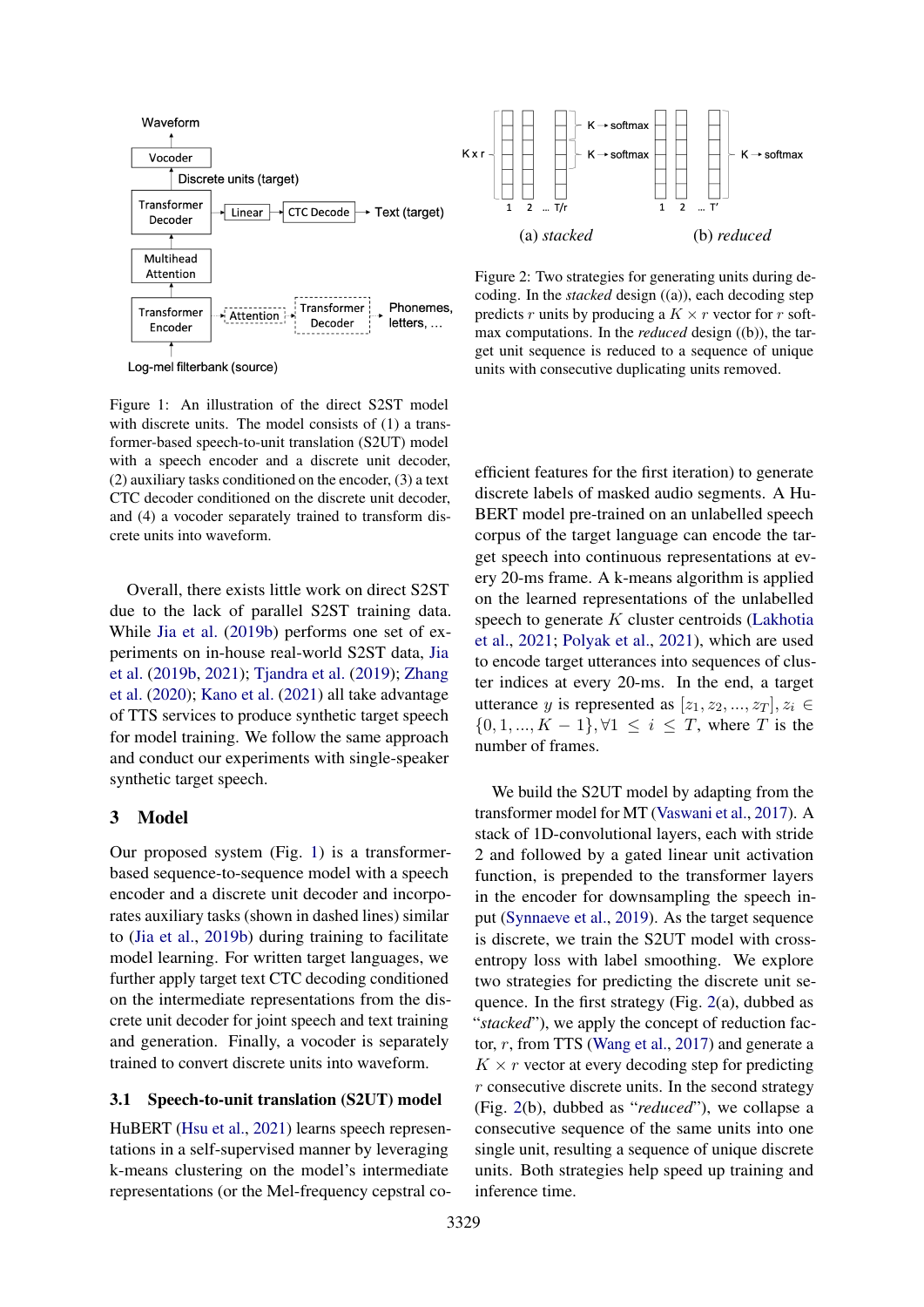#### 3.2 Multitask learning

We follow the design in [\(Jia et al.,](#page-9-0) [2019b\)](#page-9-0) to incorporate auxiliary tasks with additional attention and decoder modules conditioned on the intermediate layers of the encoder. The target output of the auxiliary tasks can be either phonemes, characters, subword units or any discrete representations of the source or target utterances. These auxiliary tasks are only used during training and not in inference.

For written target languages, we add target text CTC decoding conditioned on an intermediate layer from the discrete unit decoder for the model to generate dual modality output. The use of CTC can mitigate the length mismatch between the speech and text output. However, since it only allows monotonic alignment, we rely on the transformer layers that the CTC decoder conditioned on to take care of the reordering from source to target. During training, we do teacher-forcing with the ground truth target discrete unit sequence and compute CTC loss using the teacher-forced intermediate representations from the decoder. During inference, we can perform discrete unit decoding and CTC decoding for text at each decode step simultaneously.

#### 3.3 Unit-based vocoder

We adopt the modified version of the HiFi-GAN neural vocoder [\(Kong et al.,](#page-9-10) [2020\)](#page-9-10) proposed in [\(Polyak et al.,](#page-9-3) [2021\)](#page-9-3) for unit-to-waveform conversion. For the *stacked* discrete unit output, we train the vocoder with only discrete unit sequence and without extra pitch information as the input. For the *reduced* discrete unit output, we enhance the vocoder with a lightweight duration prediction module from Fastspeech 2 [\(Ren et al.,](#page-9-11) [2020\)](#page-9-11), which consists of two 1D-convolutional layers, each with ReLU activation and followed by layer normalization and dropout, and a linear layer. We train the enhanced vocoder by minimizing the mean square error (MSE) between the module prediction and the ground truth duration of each unit segment in logarithmic domain, together with the generatordiscriminator loss from HiFi-GAN.

#### <span id="page-3-0"></span>4 Experiments

#### 4.1 Data

We perform our experiments using the Fisher Spanish-English speech translation corpus [\(Post](#page-9-12) [et al.,](#page-9-12) [2014\)](#page-9-12) as in [\(Jia et al.,](#page-9-0) [2019b;](#page-9-0) [Zhang et al.,](#page-10-1) [2020\)](#page-10-1). The dataset consists of 139k sentences (approximately 170 hours) from telephone conversa-

<span id="page-3-1"></span>

|              | train | dev | dev2 | test |
|--------------|-------|-----|------|------|
| # samples    | 126k  | 4k  | 4k   | 3.6k |
| source (hrs) | 162.5 | 4.6 | 4.7  | 4.5  |
| target (hrs) | 139.3 | 4.0 | 3.8  | 3.9  |

Table 1: Statistics (number of samples and duration) of the Fisher Spanish-English dataset [\(Post et al.,](#page-9-12) [2014\)](#page-9-12) after pre-processing

tions in Spanish, the corresponding Spanish text transcriptions and their English text translation. As in previous studies on direct S2ST [\(Jia et al.,](#page-9-0) [2019b,](#page-9-0) [2021;](#page-9-1) [Zhang et al.,](#page-10-1) [2020\)](#page-10-1), we use a high-quality in-house TTS engine to prepare synthetic target speech with a single female voice as the training targets. We perform all experiments, including the baselines, with the synthetic target speech and do not rely on the TTS engine for other uses. We apply the ASR model described in Sec. [4.4](#page-4-0) on the synthetic speech and filter out samples with word error rate (WER) greater than 80. Table [1](#page-3-1) lists the statistics of the resulting training set, the two development sets and the test set.

#### <span id="page-3-3"></span>4.2 System setup

S2UT model We use the pre-trained HuBERT Base model<sup>[2](#page-3-2)</sup> trained on Librispeech [\(Panayotov](#page-9-13) [et al.,](#page-9-13) [2015\)](#page-9-13) for two iterations and follow [\(Hsu](#page-8-2) [et al.,](#page-8-2) [2021;](#page-8-2) [Lakhotia et al.,](#page-9-2) [2021\)](#page-9-2) to perform kmeans with  $K = 100$  on representations from the sixth layer of the model for extracting discrete units for all target English speech. We compute 80-dimensional mel-filterbank features at every 10 ms for the source speech as input to the speech encoder and apply cepstral mean and variance normalization and SpecAugment [\(Park et al.,](#page-9-14) [2019\)](#page-9-14) with the Librispeech basic policy. The downsampling stack in the speech encoder contains two 1Dconvolutional layers with kernel size 5 and 1024 channels, resulting in a downsampling factor of 4 on the input speech. The encoder contains 12 transformer layers with embedding size 256, feedforward network (FFN) embedding size 2048 and 4 attention heads. The decoder consists of 6 transformer layers with the same embedding size and FFN embedding size as the encoder and 8 attention heads.

We explore four targets for the auxiliary tasks: source phonemes (*sp*), target phonemes (*tp*), source characters (*sc*) and target characters (*tc*). For *sp*

<span id="page-3-2"></span><sup>2</sup>[https://github.com/pytorch/fairseq/](https://github.com/pytorch/fairseq/tree/master/examples/hubert) [tree/master/examples/hubert](https://github.com/pytorch/fairseq/tree/master/examples/hubert)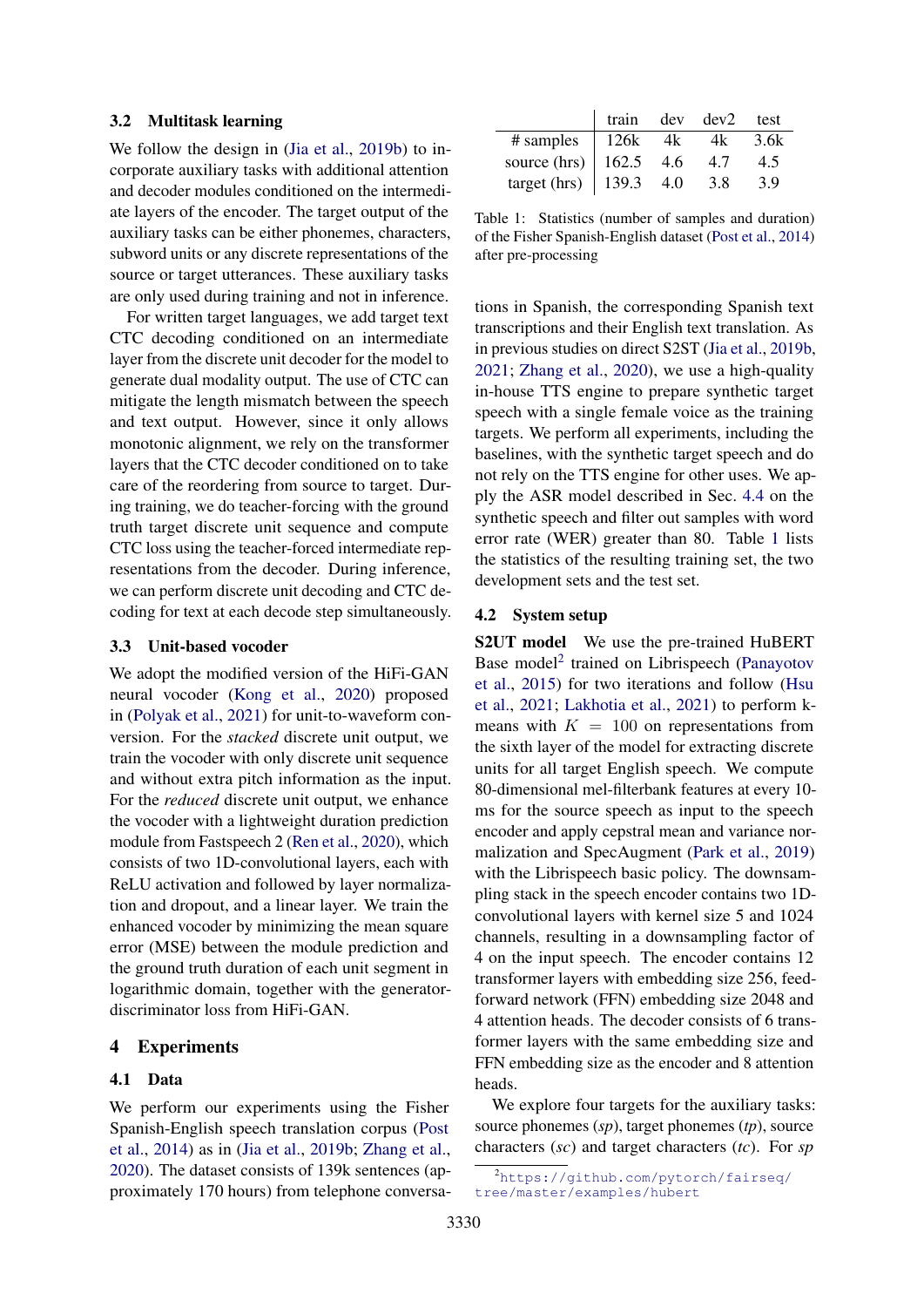or *sc*, we append an attention module and a decoder to the sixth layer of the encoder based on preliminary experimentation. For *tp* or *tc*, we attach the attention and the decoder to the eighth layer of the encoder. All multihead attention modules have 4 heads and the decoders have 2 transformer layers, 256-dimensional embeddings and a FFN embedding size of 2048. Each auxiliary loss has a constant weight of 8.0 during training.

For written target languages, we condition the CTC decoding on the third layer of the discrete unit decoder. The target text for CTC is encoded as 1k unigram subword units [\(Kudo,](#page-9-15) [2018\)](#page-9-15) to guarantee that the text sequence length is shorter than the length of the *stacked* or *reduced* discrete unit sequence. The weight on the CTC loss is set to 1.6 during training. We train the models for 400k steps using Adam with  $\beta_1 = 0.9, \beta_2 = 0.98, \epsilon = 10^{-8}$ , label smoothing 0.2, and apply an inverse square root learning rate decay schedule with 10k warmup steps. All other hyper-parameters, such as dropout and learning rate, are tuned on the development set. All models are implemented using FAIRSEQ S2T [\(Ott et al.,](#page-9-16) [2019;](#page-9-16) [Wang et al.,](#page-10-6) [2020b\)](#page-10-6)<sup>[3](#page-4-1)</sup>.

Unit-based vocoder We follow the same vocoder design and training procedure in [\(Polyak](#page-9-3) [et al.,](#page-9-3) [2021\)](#page-9-3) and incorporate a duration prediction module from Fastspeech 2 [\(Ren et al.,](#page-9-11) [2020\)](#page-9-11). The two 1D-convolutional layers in the module have a filter size of 128 and a kernel size of 3. We apply a dropout of 0.5, and the weight on the MSE loss from the duration prediction module is set to 1.0 during training<sup>[4](#page-4-2)</sup>. The vocoder is trained on the synthetic target speech from the Fisher training set.

#### <span id="page-4-3"></span>4.3 Baselines

We build two cascaded baselines, ASR+MT+TTS and S2T+TTS, and one direct S2ST baseline that predicts spectrogram features. All models in the cascaded baselines are trained with character input or output.

ASR We train the transformer-based Spanish ASR system with the default hyper-parameters and s2t\_transformer\_s architecture in FAIRSEQ S2T [\(Wang et al.,](#page-10-6) [2020b\)](#page-10-6).

MT As the input to the MT model is characters, we follow the default gru\_transformer setup in FAIRSEQ [\(Ott et al.,](#page-9-16) [2019\)](#page-9-16) to prepend a bidirectional recurrent layer with gated recurrent units (GRU) to the transformer encoder to incorporate a larger context [\(Wang et al.,](#page-10-7) [2020a\)](#page-10-7).

S2T We explore both LSTM-based [\(Weiss et al.,](#page-10-3) [2017\)](#page-10-3) and transformer-based end-to-end S2T systems. The former consists of 8 bidirectional LSTM layers for the encoder and 4 LSTM layers for the decoder. Embedding and hidden state sizes are all 256. The latter has the same model architecture as the S2UT model except that it predicts characters as output. We do not apply pre-training or multitask learning and find that the LSTM-based model works better.

TTS The transformer-based TTS model [\(Li et al.,](#page-9-17) [2019\)](#page-9-17) has 6 transformer layers, 4 attention heads, embedding size 512 and FFN embedding size 2048 for both the encoder and the decoder. We use 32-dimensional layer for the decoder prenet. The model is trained on the English text and the synthetic target speech with a reduction factor of 5 on the output feature frames. The vocoder is a HiFi-GAN model [\(Kong et al.,](#page-9-10) [2020\)](#page-9-10) fine-tuned on the mel-spectrogram features from teacher-forcing.

Transformer *Translatotron* We implement a transformer-based *Translatotron* instead of the LSTM architecture in [\(Jia et al.,](#page-9-0) [2019b\)](#page-9-0) to speed up model training. The model predicts melspectrogram features of the target speech and consists of the same speech encoder design as in the S2UT model, the same speech decoder design as in the TTS model for the cascaded baselines, and a fine-tuned HiFi-GAN vocoder [\(Kong et al.,](#page-9-10) [2020\)](#page-9-10). We use the same auxiliary task setup as in the S2UT model with a constant weight of 0.1 on each auxiliary loss, apply a reduction factor of 5 on the output feature frames and tune the hyper-parameters on the development sets. Preliminary studies show no performance degradation for the transformer-based model compared with our implementation of the LSTM version of the model.

#### <span id="page-4-0"></span>4.4 Evaluation

We evaluate both the translation quality and the speech quality of the system output. To evaluate the translation quality, we follow the setup in [\(Jia](#page-9-0) [et al.,](#page-9-0) [2019b;](#page-9-0) [Zhang et al.,](#page-10-1) [2020\)](#page-10-1) to apply ASR on the speech output and compute BLEU scores

<span id="page-4-1"></span><sup>3</sup>Code is available at [https://github.com/](https://github.com/pytorch/fairseq/tree/main/examples/speech_to_speech) [pytorch/fairseq/tree/main/examples/](https://github.com/pytorch/fairseq/tree/main/examples/speech_to_speech) [speech\\_to\\_speech](https://github.com/pytorch/fairseq/tree/main/examples/speech_to_speech).

<span id="page-4-2"></span><sup>4</sup>Code for vocoder training is available at [https://github.com/facebookresearch/](https://github.com/facebookresearch/speech-resynthesis/tree/main/examples/speech_to_speech_translation) [speech-resynthesis/tree/main/examples/](https://github.com/facebookresearch/speech-resynthesis/tree/main/examples/speech_to_speech_translation) [speech\\_to\\_speech\\_translation](https://github.com/facebookresearch/speech-resynthesis/tree/main/examples/speech_to_speech_translation)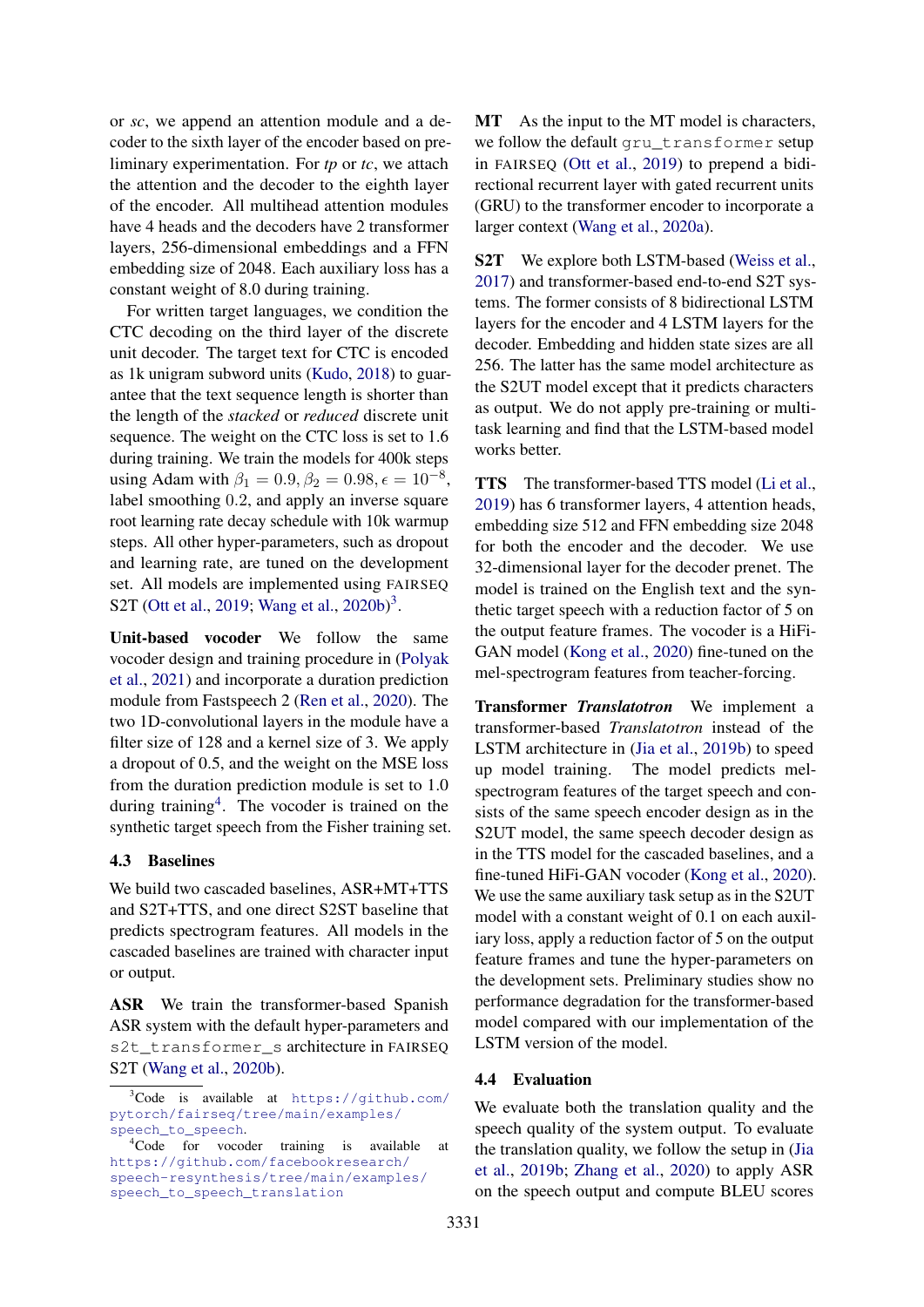<span id="page-5-2"></span>

|                |                                                  | <b>BLEU</b> |                          |        |                          |        | <b>MOS</b>               |                 |
|----------------|--------------------------------------------------|-------------|--------------------------|--------|--------------------------|--------|--------------------------|-----------------|
|                |                                                  | dev         |                          | dev2   |                          | test   |                          | test            |
| ID             | speech                                           |             | text                     | speech | text                     | speech | text                     |                 |
| $\overline{1}$ | Synthetic target                                 | 88.5        | 100.0                    | 89.4   | 100.0                    | 90.5   | 100.0                    | $3.49 \pm 0.14$ |
|                | Cascaded systems:                                |             |                          |        |                          |        |                          |                 |
| 2              | ASR (beam= $10$ ) + MT (beam= $5$ ) + TTS        | 42.1        | 45.1                     | 43.5   | 46.1                     | 43.9   | 46.3                     | $3.37 \pm 0.15$ |
| 3              | $S2T$ (beam=10) + TTS                            | 38.5        | 41.1                     | 39.9   | 42.4                     | 40.2   | 42.1                     | $3.43 \pm 0.14$ |
|                | Direct systems:                                  |             |                          |        |                          |        |                          |                 |
| 4              | Transformer Translatotron ( $r = 5$ , w/sp, tp)  | 25.0        |                          | 26.3   | $\overline{\phantom{a}}$ | 26.2   | $\overline{\phantom{a}}$ |                 |
| 5              | Transformer Translatotron ( $r = 5$ , w/ sc, tc) |             | $\overline{\phantom{a}}$ | 34.1   | $\overline{\phantom{0}}$ | 33.2   | $\overline{\phantom{a}}$ | $3.31 \pm 0.11$ |
| 6              | S2UT, no reduction $(r = 1, w/sc, tc)$           |             | $\overline{\phantom{a}}$ | 34.6   | $\overline{\phantom{a}}$ | 34.1   | $\overline{\phantom{a}}$ | $3.35 \pm 0.14$ |
| 7              | S2UT stacked $(r = 5, w/sc, tc)$                 |             | $\overline{\phantom{0}}$ | 34.5   | $\overline{\phantom{a}}$ | 34.4   | $\overline{\phantom{a}}$ |                 |
|                | Direct systems with dual modality output:        |             |                          |        |                          |        |                          |                 |
| 8              | S2UT stacked + CTC $(r = 5, w/sc, tc)$           | 34.4        | 36.4                     | 36.4   | 37.9                     | 34.4   | 35.8                     | $3.32 \pm 0.14$ |
| 9              | S2UT reduced + CTC (w/ sc, tc), beam=1           |             | 40.0                     | 38.4   | 41.5                     | 38.5   | 40.7                     |                 |
| 10             | S2UT reduced + CTC (w/ sc, tc), beam=10          |             | 41.3                     | 39.5   | 42.2                     | 39.9   | 41.9                     | $3.41 \pm 0.14$ |
|                | From the literature <sup>*</sup> :               |             |                          |        |                          |        |                          |                 |
| 11             | <i>Translatotron</i> (Jia et al., 2019b)         | 24.8        |                          | 26.5   |                          | 25.6   | $\overline{\phantom{0}}$ | $3.69 \pm 0.07$ |
| 12             | + pre-trained encoder (Jia et al., 2019b)        | 30.1        | $\overline{\phantom{a}}$ | 31.5   | $\overline{\phantom{a}}$ | 31.1   | $\overline{\phantom{a}}$ |                 |
| 13             | <i>Translatotron 2 (Jia et al., 2021)</i>        |             |                          |        | $\overline{\phantom{a}}$ | 37.0   | $\overline{\phantom{a}}$ | $3.98 \pm 0.08$ |
| 14             | + data augmentation (Jia et al., 2021)           |             |                          |        | $\overline{\phantom{0}}$ | 40.3   | $\overline{\phantom{0}}$ | $3.79 \pm 0.09$ |

Table 2: Results from systems using target transcripts during training. Translation content quality is evaluated via BLEU scores with respect to four references from the Fisher Spanish-English dataset. For systems generating dual modality output (cascaded and  $S2UT + CTC$ ), we evaluate both the text output directly from the system and the ASR decoded text from the speech output. We only evaluate the latter for systems generating speech-only output. Speech naturalness is evaluated via a subjective MOS test, and we report MOS results with 95% confidence interval. ( ∗ : results are not directly comparable due to different ASR models and MOS protocols used for evaluation.)

of the ASR decoded text with respect to the reference translations. We adopt an open-sourced English ASR model<sup>[5](#page-5-0)</sup> built with the combination of wav2vec 2.0 pre-training and self-training [\(Xu](#page-10-8) [et al.,](#page-10-8) [2021\)](#page-10-8). The model, which is pre-trained on Libri-Light [\(Kahn et al.,](#page-9-18) [2020\)](#page-9-18) and fine-tuned on full Librispeech [\(Panayotov et al.,](#page-9-13) [2015\)](#page-9-13), achieves WER of 1.9 and 3.9 on the Librispeech test-clean and other sets, respectively. As the ASR output is in lowercase and without punctuation except apostrophes, we normalize the reference text before com-puting BLEU using SACREBLEU [\(Post,](#page-9-19) [2018\)](#page-9-19)<sup>[6](#page-5-1)</sup>.

In addition to measuring the translation quality via an objective metric, we conduct human listening tests to collect mean opinion scores (MOS) to evaluate the naturalness of the speech output. We randomly sample 200 utterances from the test set, and each sample is rated by 8 raters on a scale of 1–5, with 1 being the worst and 5 being the best.

# 4.5 Results

We explore model training under both written and unwritten language scenarios. For the former, we take advantage of text transcriptions of source and target speech during S2UT model training. For the latter, we focus on the cases where the source is in either a written or unwritten language, while the target language is without a writing system.

Source & Target Written Table [2](#page-5-2) summarizes the experimental results under the written language setup. In the following discussion, we first focus on the translation content quality evaluated by BLEU. We include the results from [\(Jia et al.,](#page-9-0) [2019b,](#page-9-0) [2021\)](#page-9-1) as references (11-14). However, as different ASR models are used for evaluation, we should not directly compare the BLEU scores with our experiments. We also list the BLEU scores evaluated on the synthetic target speech (1) to show the impact of the ASR errors on the evaluation metric.

First, we explore using different targets for the auxiliary tasks with transformer *Translatotron* and see that using characters as targets for the auxiliary tasks gives 7 BLEU gain on the test set compared to phonemes (4 vs. 5). In all following experiments, we use characters as the auxiliary task targets.

<span id="page-5-0"></span><sup>5</sup>[https://github.com/pytorch/fairseq/](https://github.com/pytorch/fairseq/tree/master/examples/wav2vec) [tree/master/examples/wav2vec](https://github.com/pytorch/fairseq/tree/master/examples/wav2vec)

<span id="page-5-1"></span><sup>&</sup>lt;sup>6</sup>SACREBLEU signature: nrefs:4|case:lc|eff:no|tok:13a|smooth:exp|version:2.0.0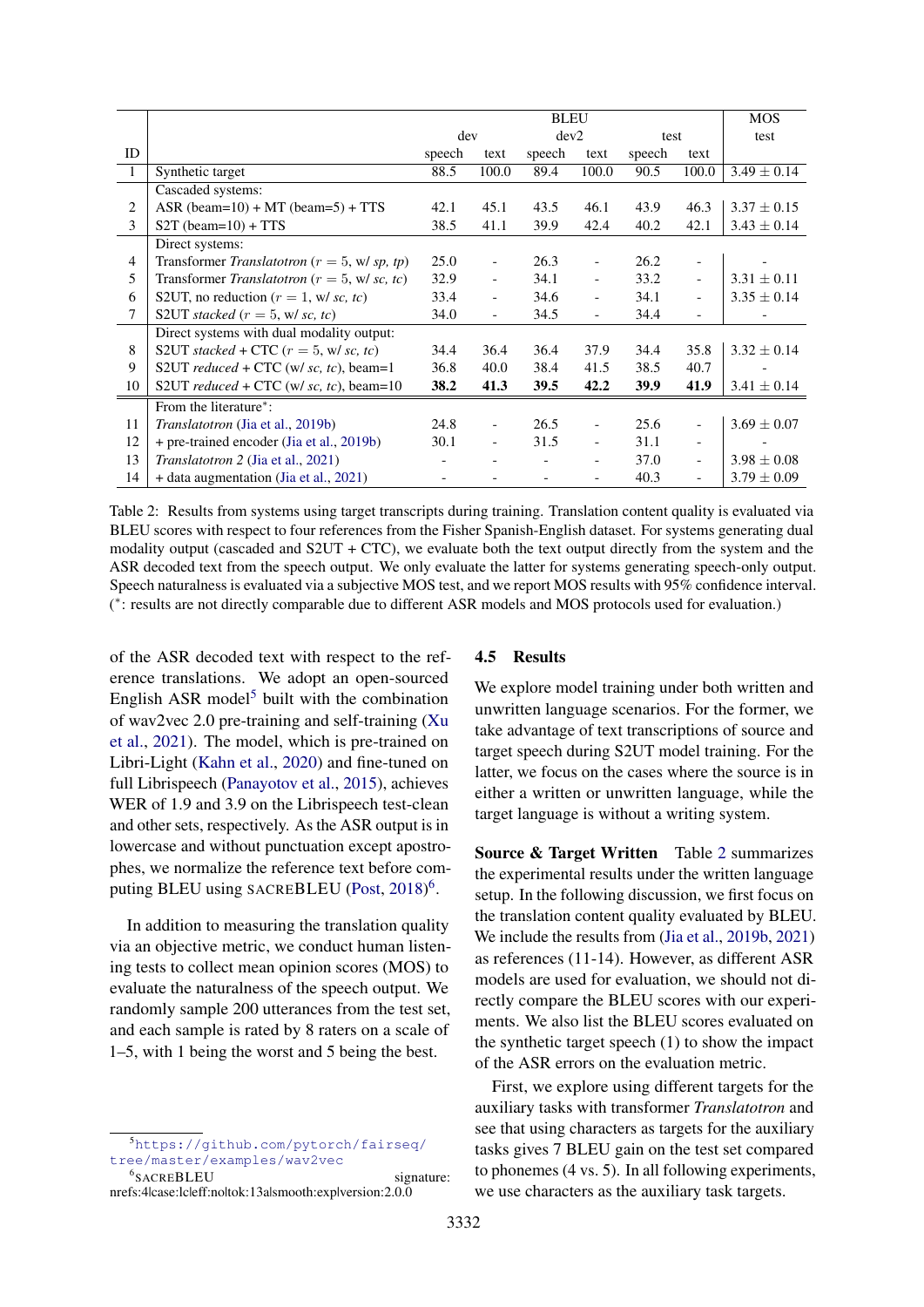Second, we compare the proposed S2UT model to transformer *Translatotron*. We start with the *stacked* strategy as both models have the same reduction ratio of 5. We can see that "S2UT *stacked*" outperforms the transformer *Translatotron* by 1.2 BLEU on the test set (5 vs. 7), indicating that discrete units are easier to model than continuousvalued mel-spectrogram features. We also experiment with S2UT training using the full discrete unit sequence  $(r = 1)$  and see that a larger reduction factor can speed up training and inference and does not hurt the performance (6 vs. 7).

Third, we incorporate target text CTC decoding to the S2UT model and evaluate both speech and text output. Joint training with discrete unit loss and text CTC loss brings an average gain of 1.2 BLEU on the dev sets for "S2UT *stacked*" (7 vs. 8), while the performance on the test set remains the same. Moreover, we see that the *reduced* strategy is more effective than *stacked*. When decoding with a beam size of 1, we see 1.4 BLEU improvement on speech output and 1.2 BLEU gain on text output on the test set (8 vs. 9).

Finally, we apply beam search on the best setup we find, "S2UT *reduced*" with joint speech and text training and auxiliary tasks, and the resulting direct S2ST system performs on par with the S2T+TTS system (3 vs. 10) and bridges 63% of the gap between transformer *Translatotron* (5) and the three-stage ASR+MT+TTS cascaded system (2). Compared with the cascaded system, the proposed framework has the advantage of being able to generate consistent speech and text output in one inference pass. We also examine the output from the *tc* auxiliary task, which can serve as another way to generate translated text from the direct S2ST system. By using ASR decoded text from the speech output as reference, we see a character error rate (CER) of 4.5 for the CTC decoded text and 30.3 for the *tc* decoded text on the dev set, indicating that the former is more aligned with the generated audio.

From the MOS results in Table [2,](#page-5-2) we see that direct S2ST systems that predict all frames, such as *Translatotron* and S2UT *stacked* models, tend to have slightly lower MOS than others. The proposed S2UT *reduced* system has an MOS close to that for synthetic target (1 vs. 10). The latter can be viewed as the upper bound of the best MOS we can get, since the model is trained with the synthetic speech as target.

<span id="page-6-0"></span>

| ID | <b>BLEU</b>                                      | dev  | dev2 | test |
|----|--------------------------------------------------|------|------|------|
|    | source written                                   |      |      |      |
|    | Cascaded systems:                                |      |      |      |
| 15 | $ASR + T2ST$ ( $r = 2$ )                         | 25.3 | 25.5 | 25.9 |
| 16 | $ASR + T2UTT$ reduced                            | 39.9 | 40.6 | 41.0 |
|    | Direct system:                                   |      |      |      |
| 17 | S2UT reduced (w/ sc)                             | 34.4 | 35.4 | 35.2 |
|    | From the literature <sup>*</sup> :               |      |      |      |
| 18 | <i>Translatotron</i> (w/ sp) (Jia et al., 2019b) | 7.4  | 8.0  | 7.2  |
|    | source unwritten                                 |      |      |      |
|    | Direct systems:                                  |      |      |      |
| 19 | S2UT <i>reduced</i> , no auxiliary task          | 7.8  | 8.0  | 7.4  |
| 20 | S2UT reduced (w/ su)                             | 31.1 | 32.2 | 31.8 |
|    | From the literature <sup>*</sup> :               |      |      |      |
| 21 | Translatotron, no auxiliary task                 | 0.4  | 0.6  | 0.6  |
|    | (Jia et al., 2019b)                              |      |      |      |
| 22 | UWSpeech (Zhang et al., 2020)                    |      |      | 9.4  |

Table 3: Results from systems trained without using any target text transcripts. BLEU scores are evaluated on the ASR decoded text of the speech output with respect to four references from the Fisher Spanish-English dataset. We use beam size 10 when decoding all S2UT systems. (<sup>∗</sup> : results are not directly comparable due to different ASR models used for evaluation.)

Source Written, Target Unwritten We explore the unwritten target language setup by starting from the scenario where the source speech has a text writing system. Table [3](#page-6-0) summarizes the results.

First, we build cascaded systems by combining ASR and text-to-speech translation [\(Zhang et al.,](#page-10-1) [2020\)](#page-10-1). The latter can be built by either training a TTS model that predicts spectrogram features or a text-to-unit model with source text and target speech in two languages. We refer to the first approach as text-to-spectrogram translation (T2ST) and the second as text-to-unit translation (T2UT). We use the same architecture as the transformer TTS model to train the T2ST model with reduction ratio 2, and the same setup as the MT model to train the T2UT model with *reduced* unit sequences. From Table [3,](#page-6-0) we see that the model that predicts discrete units outperforms the one that predicts spectrogram features by 15.1 BLEU on the test set (15 vs. 16), which is another evidence showing that discrete units are easier to model as translation targets than continuous spectrogram features. In fact, ASR+T2UT also outperforms S2T+TTS by 0.8 BLEU on the test set (3 vs. 16), which provides another option for building two-stage cascaded systems.

Next, we focus on "S2UT *reduced*" based on the findings from the written language setup for direct S2ST. We find that training an S2UT model with *sc* auxiliary task can already achieve 88% of the performance from a system trained with both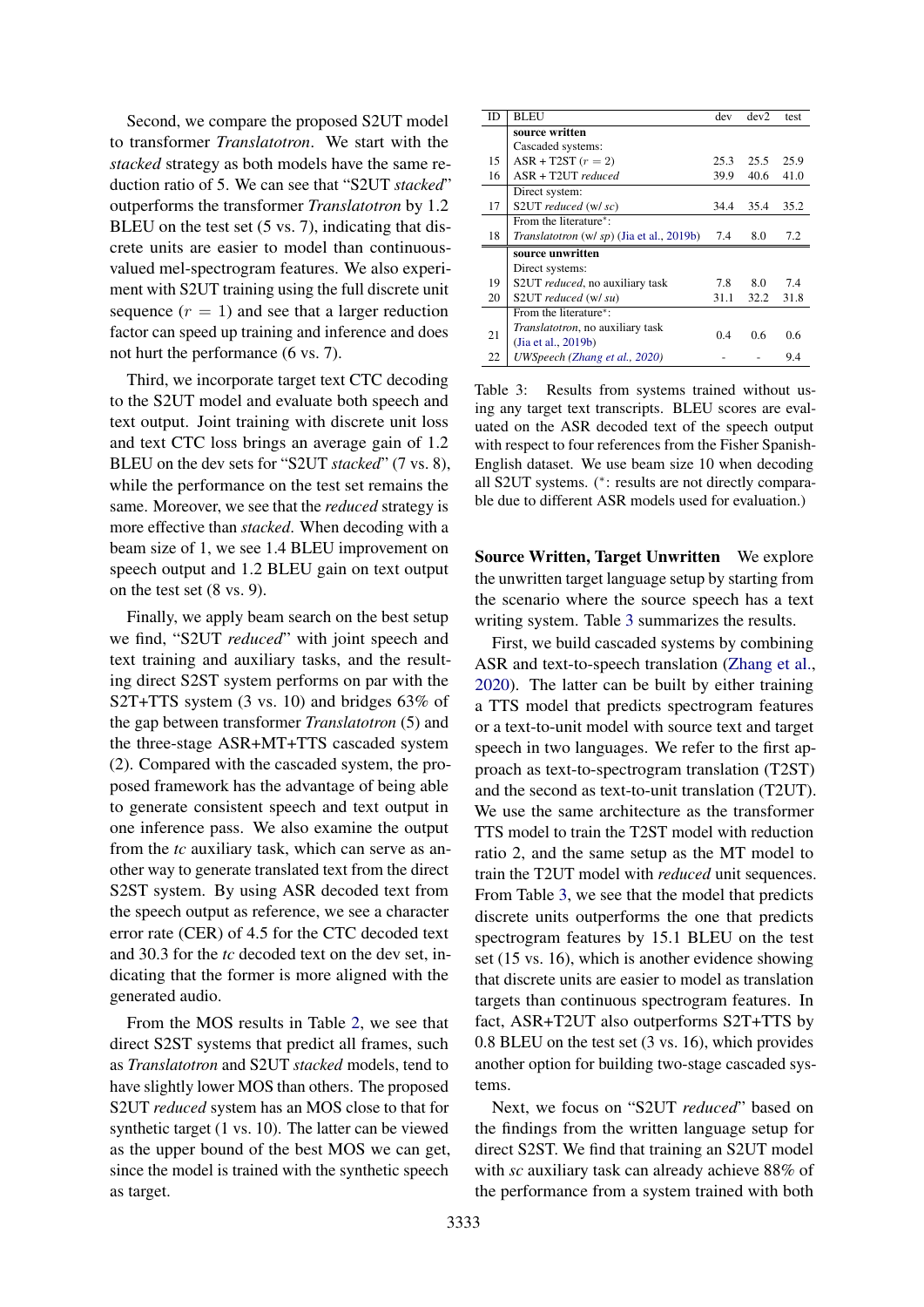<span id="page-7-0"></span>

Figure 3: Benchmarking results for two direct S2ST systems (proposed S2UT *reduced* and transformer *Translatotron*), one two-stage (S2T+TTS), and one three-stage cascaded system (ASR+MT+TTS). We examine runtime, FLOPs and max memory usage on three subsets sampled randomly or from either the shortest or the longest samples from the Fisher dev set.

source and target text (10 vs. 17). This is in contrary to the findings in [\(Jia et al.,](#page-9-0) [2019b\)](#page-9-0) where training *Translatotron* with only source transcripts attains 28% of the performance of a system trained with both source and target text.

Source & Target Unwritten We extend our experiments to a fully unwritten language setup by training models without using any text transcripts (Table [3\)](#page-6-0). [Jia et al.](#page-9-0) [\(2019b\)](#page-9-0) has pointed out that the model has difficulty in learning to attend to the input speech when trained without auxiliary tasks. [Zhang et al.](#page-10-1) [\(2020\)](#page-10-1) addresses the challenge by training with discrete unit targets and shows potential, while it uses labelled speech from languages other than the source or the target to guide the VAE learning for the discrete units.

When "S2UT *reduced*" is trained without auxiliary tasks, the performance greatly deteriorates (19). We notice that the model can still generate meaningful text. However, the generated speech does not reflect the content in the source speech, and the 7.4 BLEU score is mostly contributed by the function words. This shows that the discrete unit decoder can learn a language model over the unit sequence, while the challenge is in the attention on the encoder output.

To facilitate the S2UT model training, we apply the HuBERT model pre-trained on English to extract discrete representations for the source Spanish speech, and the source units (*su*) are used as an auxiliary task target. The resulting S2UT model achieves only a 1.4 BLEU difference on the test set compared with transformer *Translatotron* trained with both source and target text supervision (5 vs. 20). This shows that source units are effective

in guiding the model to properly learn the attention, and the self-supervised discrete representations can capture basic pronunciations that are transferable across languages.

#### 4.6 System benchmark

In addition to evaluating the quality of the system output, we examine the efficiency of the models during inference by benchmarking the runtime, total number of floating point operations (FLOPs) and max memory on an Intel® Xeon® Gold 6230 CPU. We conduct the study with three subsets of 500 samples from the Fisher dev set, one with random samples, one with the shortest and the other one with the longest utterances.

Fig. [3](#page-7-0) shows the comparison of two direct S2ST systems, the proposed S2UT *reduced* and transformer *Translatotron*, one two-stage cascaded system (S2T+TTS) and one three-stage cascaded system (ASR+MT+TTS). For each system, we report the runtime and FLOPs measured by timeit and PyPAPI from all stages, and the maximum memory from any single stage measured by memory-profiler. All metrics are averaged by the total number of samples. For cascaded models we only consider the metrics for model inference at different stages and ignore any intermediate data/IO processing overhead.

First, we see that TTS is the bottleneck for cascaded systems, as it takes up the largest percentage of runtime (>89% in S2T+TTS and >81% in ASR+MT+TTS) and contributes to the maximum memory used. The runtime may be improved with the use of non-autoregressive TTS systems. We leave the investigation to future work, as it is also possible to apply non-autoregressive translation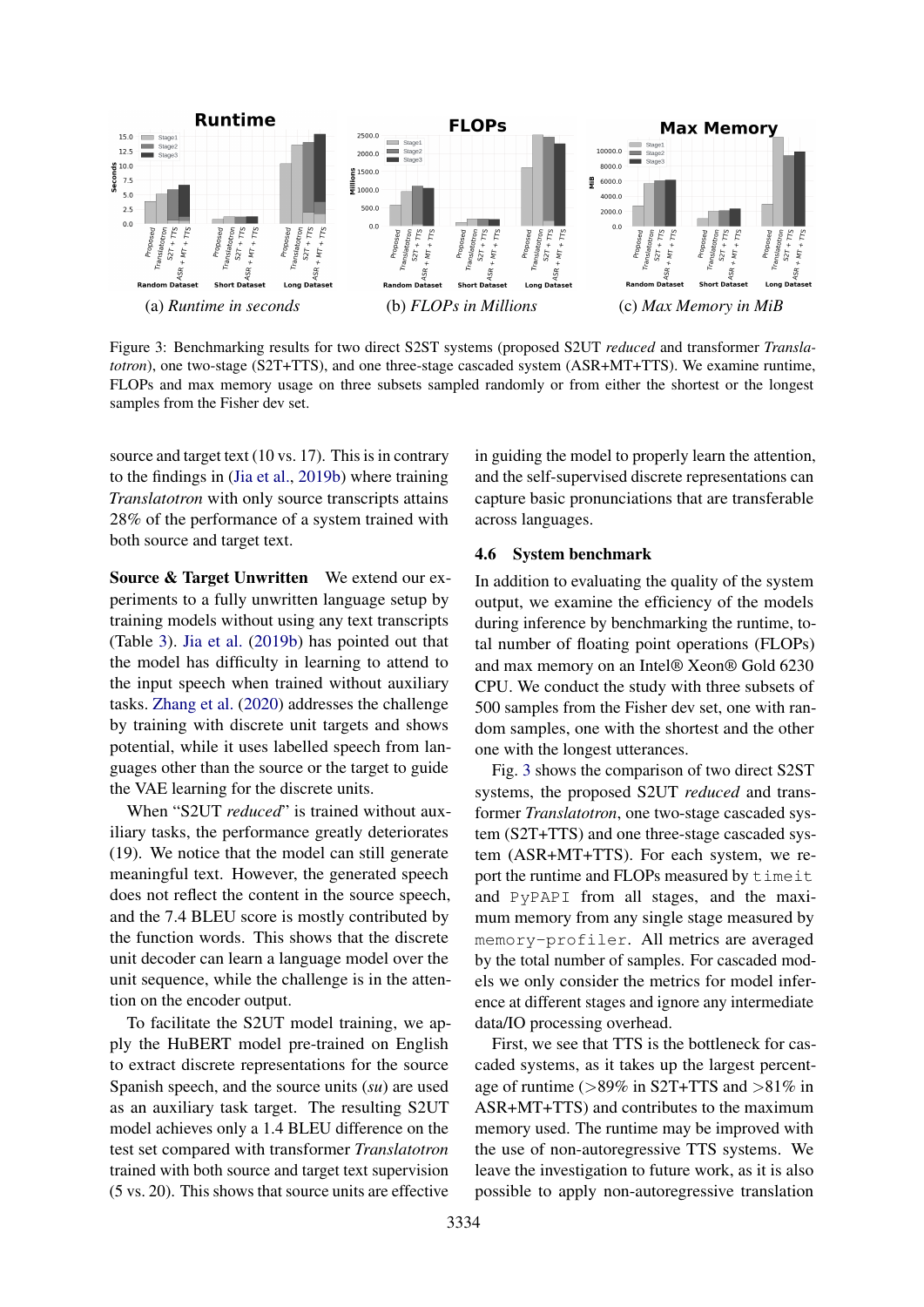with discrete units.

Next, the proposed S2UT *reduced* model is the most efficient among the four systems across all subsets. Compared to S2T+TTS, our direct system runs 1.5X faster and reduces 47% FLOPs and 55% max memory, while maintaining the same level of translation quality (Table [2\)](#page-5-2). This verifies one of the benefits of direct S2ST systems, which is lower computational costs and inference latency.

Lastly, the proposed S2UT *reduced* can not only produce better translation than transformer *Translatotron* but also run 1.3X faster and reduce 39% FLOPs and 51% max memory. This demonstrates an addition advantage of modeling discrete units instead of spectrogram features.

### <span id="page-8-5"></span>5 Conclusion

We investigate training direct S2ST models with the use of self-supervised discrete representations as targets. We examine model training under both the written and unwritten language scenarios. For the former, we propose a framework with joint speech and text training that performs on par with an S2T+TTS baseline, yet it can run more efficiently. We demonstrate the possibility of translating between two unwritten languages by taking advantage of discrete representations of both the source and the target speech for model training. Our empirical benchmark shows that the proposed direct S2ST system with discrete units is the most efficient during inference compared with a direct S2ST model that predicts spectrogram features or other cascaded systems.

With the recent release of large-scale S2S dataset [\(Wang et al.,](#page-10-9) [2021\)](#page-10-9), we plan to investigate the proposed framework with real data in the future. Another important aspect in generating speech output is the voice and prosody. In our work, we focus on content translation and leave the para-linguistic aspect of speech translation to future work.

We use an open-sourced ASR model for evaluation, so the results should be comparable with all future research in the field that follows the same evaluation protocol. We will also release the code for reproducing the experiments.

### Acknowledgement

We would like to thank Jade Copet, Emmanuel Dupoux, Evgeny Kharitonov, Kushal Lakhotia, Abdelrahman Mohamed, Tu Anh Nguyen and Morgane Rivière for helpful discussions on discrete

representations.

#### References

- <span id="page-8-8"></span>PD Aguero, Jordi Adell, and Antonio Bonafonte. 2006. Prosody generation for speech-to-speech translation. In *2006 IEEE International Conference on Acoustics Speech and Signal Processing Proceedings*, volume 1, pages I–I. IEEE.
- <span id="page-8-9"></span>Gopala Krishna Anumanchipalli, Luis C Oliveira, and Alan W Black. 2012. Intent transfer in speech-tospeech machine translation. In *2012 IEEE Spoken Language Technology Workshop (SLT)*, pages 153– 158. IEEE.
- <span id="page-8-1"></span>Alexei Baevski, Yuhao Zhou, Abdelrahman Mohamed, and Michael Auli. 2020. wav2vec 2.0: A framework for self-supervised learning of speech representations. *Advances in Neural Information Processing Systems*, 33.
- <span id="page-8-6"></span>Parnia Bahar, Tobias Bieschke, and Hermann Ney. 2019. A comparative study on end-to-end speech to text translation. In *2019 IEEE Automatic Speech Recognition and Understanding Workshop (ASRU)*, pages 792–799. IEEE.
- <span id="page-8-0"></span>Alexandre Bérard, Olivier Pietquin, Christophe Servan, and Laurent Besacier. 2016. Listen and translate: A proof of concept for end-to-end speech-to-text translation. *arXiv preprint arXiv:1612.01744*.
- <span id="page-8-10"></span>Quoc Truong Do, Sakriani Sakti, and Satoshi Nakamura. 2017. Toward expressive speech translation: A unified sequence-to-sequence LSTMs approach for translating words and emphasis. In *INTER-SPEECH*, pages 2640–2644.
- <span id="page-8-3"></span>Zhiyun Fan, Meng Li, Shiyu Zhou, and Bo Xu. 2020. Exploring wav2vec 2.0 on speaker verification and language identification. *arXiv preprint arXiv:2012.06185*.
- <span id="page-8-4"></span>Alex Graves, Santiago Fernández, Faustino Gomez, and Jürgen Schmidhuber. 2006. Connectionist temporal classification: labelling unsegmented sequence data with recurrent neural networks. In *Proceedings of the 23rd international conference on Machine learning*, pages 369–376.
- <span id="page-8-2"></span>Wei-Ning Hsu, Benjamin Bolte, Yao-Hung Hubert Tsai, Kushal Lakhotia, Ruslan Salakhutdinov, and Abdelrahman Mohamed. 2021. HuBERT: Self-supervised speech representation learning by masked prediction of hidden units. *arXiv preprint arXiv:2106.07447*.
- <span id="page-8-7"></span>Ye Jia, Melvin Johnson, Wolfgang Macherey, Ron J Weiss, Yuan Cao, Chung-Cheng Chiu, Naveen Ari, Stella Laurenzo, and Yonghui Wu. 2019a. Leveraging weakly supervised data to improve end-toend speech-to-text translation. In *ICASSP 2019- 2019 IEEE International Conference on Acoustics, Speech and Signal Processing (ICASSP)*, pages 7180–7184. IEEE.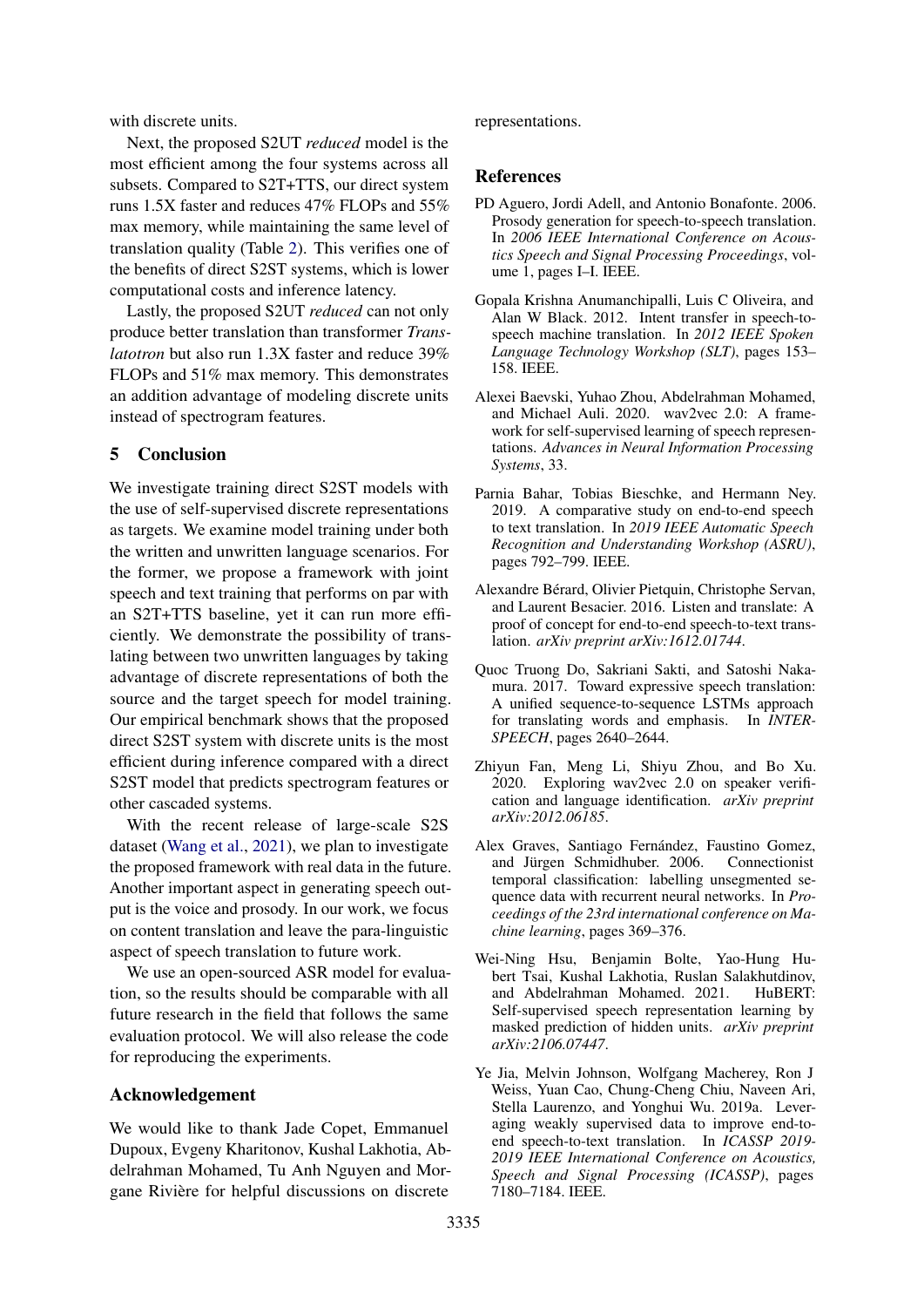- <span id="page-9-1"></span>Ye Jia, Michelle Tadmor Ramanovich, Tal Remez, and Roi Pomerantz. 2021. Translatotron 2: Robust direct speech-to-speech translation. *arXiv preprint arXiv:2107.08661*.
- <span id="page-9-0"></span>Ye Jia, Ron J Weiss, Fadi Biadsy, Wolfgang Macherey, Melvin Johnson, Zhifeng Chen, and Yonghui Wu. 2019b. Direct speech-to-speech translation with a sequence-to-sequence model. *Proc. Interspeech 2019*, pages 1123–1127.
- <span id="page-9-18"></span>Jacob Kahn, Morgane Rivière, Weiyi Zheng, Evgeny Kharitonov, Qiantong Xu, Pierre-Emmanuel Mazaré, Julien Karadayi, Vitaliy Liptchinsky, Ronan Collobert, Christian Fuegen, et al. 2020. Libri-light: A benchmark for ASR with limited or no supervision. In *ICASSP 2020-2020 IEEE International Conference on Acoustics, Speech and Signal Processing (ICASSP)*, pages 7669–7673. IEEE.
- <span id="page-9-8"></span>Takatomo Kano, Sakriani Sakti, and Satoshi Nakamura. 2021. Transformer-based direct speech-to-speech translation with transcoder. In *2021 IEEE Spoken Language Technology Workshop (SLT)*, pages 958– 965. IEEE.
- <span id="page-9-10"></span>Jungil Kong, Jaehyeon Kim, and Jaekyoung Bae. 2020. HiFi-GAN: Generative adversarial networks for efficient and high fidelity speech synthesis. *Advances in Neural Information Processing Systems*, 33.
- <span id="page-9-15"></span>Taku Kudo. 2018. Subword regularization: Improving neural network translation models with multiple subword candidates. In *Proceedings of the 56th Annual Meeting of the Association for Computational Linguistics (Volume 1: Long Papers)*, pages 66–75.
- <span id="page-9-2"></span>Kushal Lakhotia, Evgeny Kharitonov, Wei-Ning Hsu, Yossi Adi, Adam Polyak, Benjamin Bolte, Tu-Anh Nguyen, Jade Copet, Alexei Baevski, Adelrahman Mohamed, et al. 2021. Generative spoken language modeling from raw audio. *arXiv preprint arXiv:2102.01192*.
- <span id="page-9-4"></span>Alon Lavie, Alex Waibel, Lori Levin, Michael Finke, Donna Gates, Marsal Gavalda, Torsten Zeppenfeld, and Puming Zhan. 1997. JANUS-III: Speechto-speech translation in multiple languages. In *1997 IEEE International Conference on Acoustics, Speech, and Signal Processing*, volume 1, pages 99– 102. IEEE.
- <span id="page-9-17"></span>Naihan Li, Shujie Liu, Yanqing Liu, Sheng Zhao, and Ming Liu. 2019. Neural speech synthesis with transformer network. In *Proceedings of the AAAI Conference on Artificial Intelligence*, volume 33, pages 6706–6713.
- <span id="page-9-7"></span>Xian Li, Changhan Wang, Yun Tang, Chau Tran, Yuqing Tang, Juan Pino, Alexei Baevski, Alexis Conneau, and Michael Auli. 2021. Multilingual speech translation from efficient finetuning of pretrained models. In *Proceedings of the 59th Annual Meeting of the Association for Computational Linguistics and the 11th International Joint Conference*

*on Natural Language Processing (Volume 1: Long Papers)*, pages 827–838.

- <span id="page-9-6"></span>Evgeny Matusov, Stephan Kanthak, and Hermann Ney. 2005. On the integration of speech recognition and statistical machine translation. In *Ninth European Conference on Speech Communication and Technology*.
- <span id="page-9-5"></span>Satoshi Nakamura, Konstantin Markov, Hiromi Nakaiwa, Gen-ichiro Kikui, Hisashi Kawai, Takatoshi Jitsuhiro, J-S Zhang, Hirofumi Yamamoto, Eiichiro Sumita, and Seiichi Yamamoto. 2006. The ATR multilingual speech-to-speech translation system. *IEEE Transactions on Audio, Speech, and Language Processing*, 14(2):365–376.
- <span id="page-9-16"></span>Myle Ott, Sergey Edunov, Alexei Baevski, Angela Fan, Sam Gross, Nathan Ng, David Grangier, and Michael Auli. 2019. fairseq: A fast, extensible toolkit for sequence modeling. In *Proceedings of NAACL-HLT 2019: Demonstrations*.
- <span id="page-9-13"></span>Vassil Panayotov, Guoguo Chen, Daniel Povey, and Sanjeev Khudanpur. 2015. Librispeech: an ASR corpus based on public domain audio books. In *2015 IEEE international conference on acoustics, speech and signal processing (ICASSP)*, pages 5206–5210. IEEE.
- <span id="page-9-14"></span>Daniel S Park, William Chan, Yu Zhang, Chung-Cheng Chiu, Barret Zoph, Ekin D Cubuk, and Quoc V Le. 2019. SpecAugment: A simple data augmentation method for automatic speech recognition. *Proc. Interspeech 2019*, pages 2613–2617.
- <span id="page-9-3"></span>Adam Polyak, Yossi Adi, Jade Copet, Eugene Kharitonov, Kushal Lakhotia, Wei-Ning Hsu, Abdelrahman Mohamed, and Emmanuel Dupoux. 2021. Speech resynthesis from discrete disentangled self-supervised representations. *arXiv preprint arXiv:2104.00355*.
- <span id="page-9-19"></span>Matt Post. 2018. A call for clarity in reporting BLEU scores. In *Proceedings of the Third Conference on Machine Translation: Research Papers*, pages 186– 191.
- <span id="page-9-12"></span>Matt Post, Gaurav Kumar, Adam Lopez, Damianos Karakos, Chris Callison-Burch, and Sanjeev Khudanpur. 2014. Fisher and CALLHOME Spanish– English speech translation. LDC2014T23. Web Download. Philadelphia: Linguistic Data Consortium.
- <span id="page-9-11"></span>Yi Ren, Chenxu Hu, Xu Tan, Tao Qin, Sheng Zhao, Zhou Zhao, and Tie-Yan Liu. 2020. Fastspeech 2: Fast and high-quality end-to-end text to speech. *arXiv preprint arXiv:2006.04558*.
- <span id="page-9-9"></span>Gabriel Synnaeve, Qiantong Xu, Jacob Kahn, Tatiana Likhomanenko, Edouard Grave, Vineel Pratap, Anuroop Sriram, Vitaliy Liptchinsky, and Ronan Collobert. 2019. End-to-end ASR: from supervised to semi-supervised learning with modern architectures. *arXiv preprint arXiv:1911.08460*.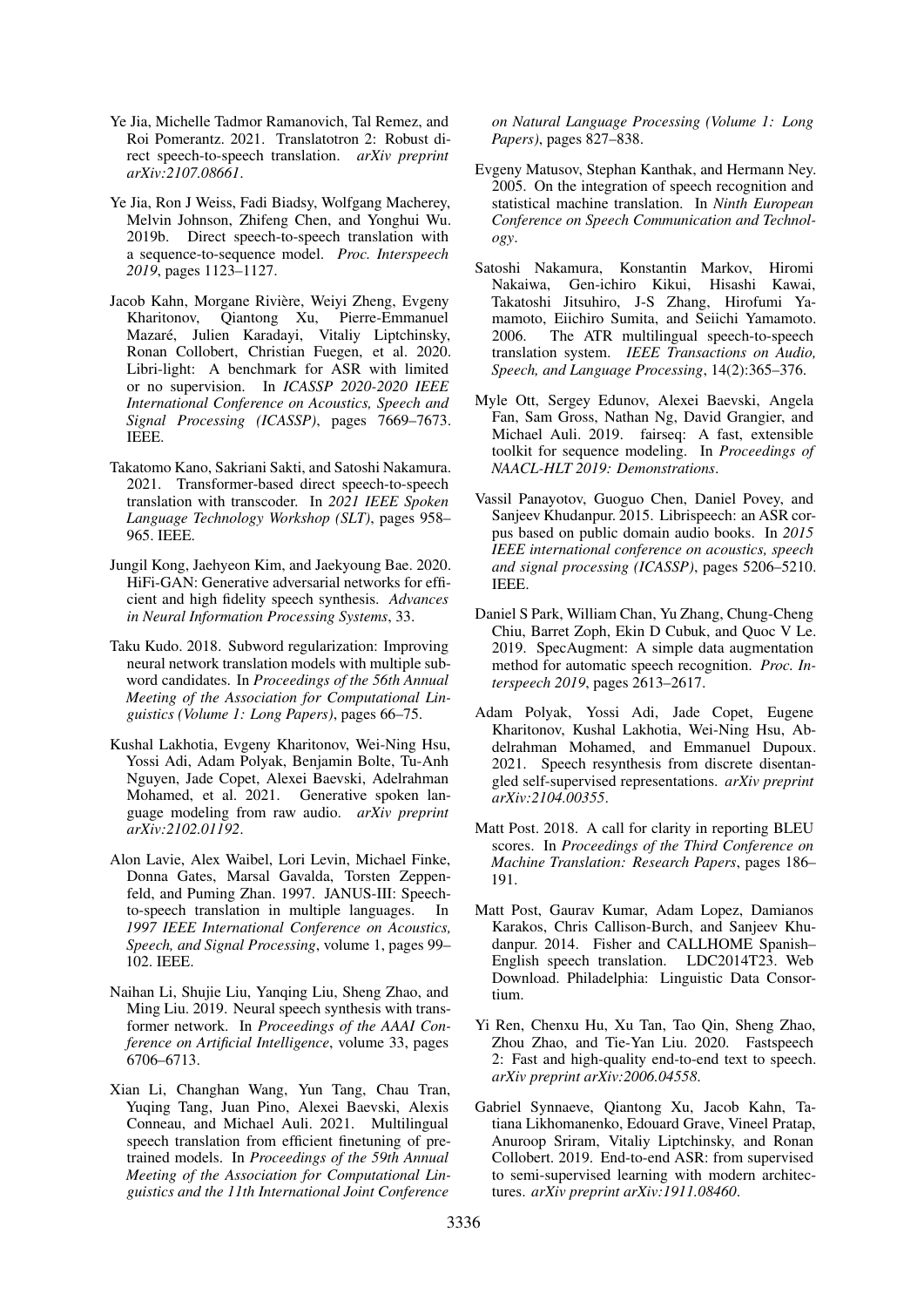- <span id="page-10-0"></span>Andros Tjandra, Sakriani Sakti, and Satoshi Nakamura. 2019. Speech-to-speech translation between untranscribed unknown languages. In *2019 IEEE Automatic Speech Recognition and Understanding Workshop (ASRU)*, pages 593–600. IEEE.
- <span id="page-10-4"></span>Ashish Vaswani, Noam Shazeer, Niki Parmar, Jakob Uszkoreit, Llion Jones, Aidan N Gomez, Łukasz Kaiser, and Illia Polosukhin. 2017. Attention is all you need. In *Advances in neural information processing systems*, pages 5998–6008.
- <span id="page-10-7"></span>Changhan Wang, Kyunghyun Cho, and Jiatao Gu. 2020a. Neural machine translation with byte-level subwords. In *Proceedings of the AAAI Conference on Artificial Intelligence*, volume 34, pages 9154– 9160.
- <span id="page-10-9"></span>Changhan Wang, Morgane Rivière, Ann Lee, Anne Wu, Chaitanya Talnikar, Daniel Haziza, Mary Williamson, Juan Pino, and Emmanuel Dupoux. 2021. VoxPopuli: A large-scale multilingual speech corpus for representation learning, semisupervised learning and interpretation. *arXiv preprint arXiv:2101.00390*.
- <span id="page-10-6"></span>Changhan Wang, Yun Tang, Xutai Ma, Anne Wu, Dmytro Okhonko, and Juan Pino. 2020b. fairseq S2T: Fast speech-to-text modeling with fairseq. In *Proceedings of the 2020 Conference of the Asian Chapter of the Association for Computational Linguistics (AACL): System Demonstrations*.
- <span id="page-10-5"></span>Yuxuan Wang, RJ Skerry-Ryan, Daisy Stanton, Yonghui Wu, Ron J Weiss, Navdeep Jaitly, Zongheng Yang, Ying Xiao, Zhifeng Chen, Samy Bengio, et al. 2017. Tacotron: Towards end-to-end speech synthesis. *Proc. Interspeech 2017*, pages 4006–4010.
- <span id="page-10-3"></span>Ron J Weiss, Jan Chorowski, Navdeep Jaitly, Yonghui Wu, and Zhifeng Chen. 2017. Sequence-tosequence models can directly translate foreign speech. *Proc. Interspeech 2017*, pages 2625–2629.
- <span id="page-10-8"></span>Qiantong Xu, Alexei Baevski, Tatiana Likhomanenko, Paden Tomasello, Alexis Conneau, Ronan Collobert, Gabriel Synnaeve, and Michael Auli. 2021. Selftraining and pre-training are complementary for speech recognition. In *ICASSP 2021-2021 IEEE International Conference on Acoustics, Speech and Signal Processing (ICASSP)*, pages 3030–3034. IEEE.
- <span id="page-10-2"></span>Shu-wen Yang, Po-Han Chi, Yung-Sung Chuang, Cheng-I Jeff Lai, Kushal Lakhotia, Yist Y Lin, Andy T Liu, Jiatong Shi, Xuankai Chang, Guan-Ting Lin, et al. 2021. SUPERB: Speech processing universal performance benchmark. *arXiv preprint arXiv:2105.01051*.
- <span id="page-10-1"></span>Chen Zhang, Xu Tan, Yi Ren, Tao Qin, Kejun Zhang, and Tie-Yan Liu. 2020. UWSpeech: Speech to speech translation for unwritten languages. *arXiv preprint arXiv:2006.07926*.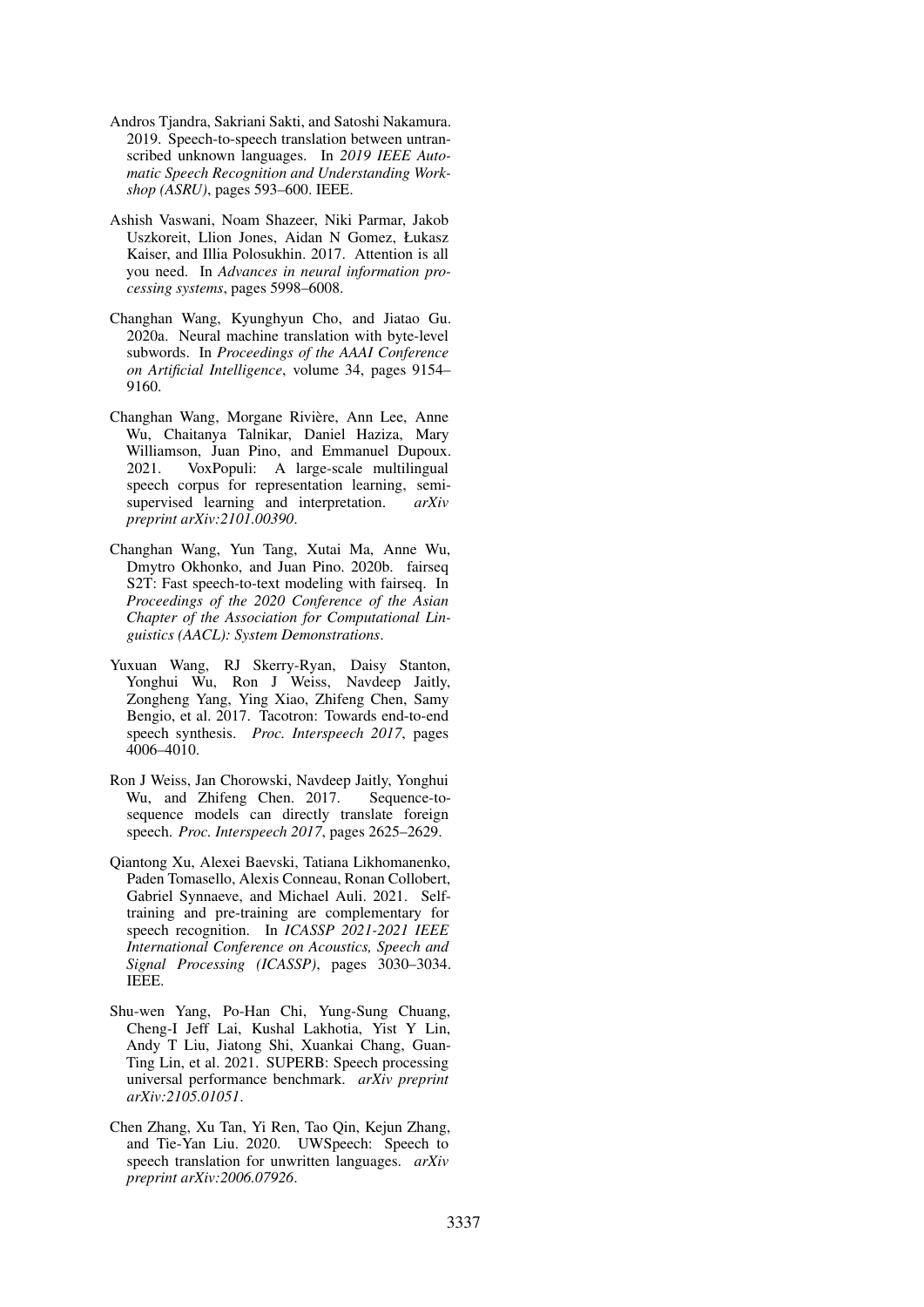# A Model training details

Table [4](#page-11-0) lists the hyper-parameters used in training direct S2ST models reported in Table [2](#page-5-2) and [3.](#page-6-0) Model configurations are described in Sec. [4.2](#page-3-3) and [4.3.](#page-4-3)

<span id="page-11-0"></span>

| ID             | learning rate | dropout | max tokens per GPU | $#$ GPUs |
|----------------|---------------|---------|--------------------|----------|
| $\overline{4}$ | 0.001         | 0.3     | 80k                | 16       |
| 5              | 0.0005        | 0.1     | 80 <sub>k</sub>    | 16       |
| $6 - 10$       | 0.0005        | 0.1     | 20k                |          |
| 17             | 0.0005        | 0.1     | 20k                |          |
| 19             | 0.0001        | 0.1     | 20k                |          |
| 20             | 0.0005        | 01      | 20k                |          |

Table 4: Training hyper-parameters for the direct S2ST models reported in Table [2](#page-5-2) and [3.](#page-6-0)

# B Examples of model output

Table [5](#page-0-1) shows examples of the ASR decoded text on the speech output and the text output from CTC decoding. As shown in Table [5,](#page-0-1) the generated speech and the CTC decoded text are consistent with each other, while the auxiliary task may generate inconsistent text output due to a separate attention module. The small mismatch between the model's speech output and the CTC decoded text is due to a combination of ASR errors and misspelling from CTC decoding.

# C Significance test

Table [6](#page-12-0) shows the *p*-values from paired significance tests between the nine systems (ID 2-10) in Table [2.](#page-5-2) We conduct the tests with the paired bootstrap resampling method supported in the SACREBLEU tool [\(Post,](#page-9-19) [2018\)](#page-9-19).